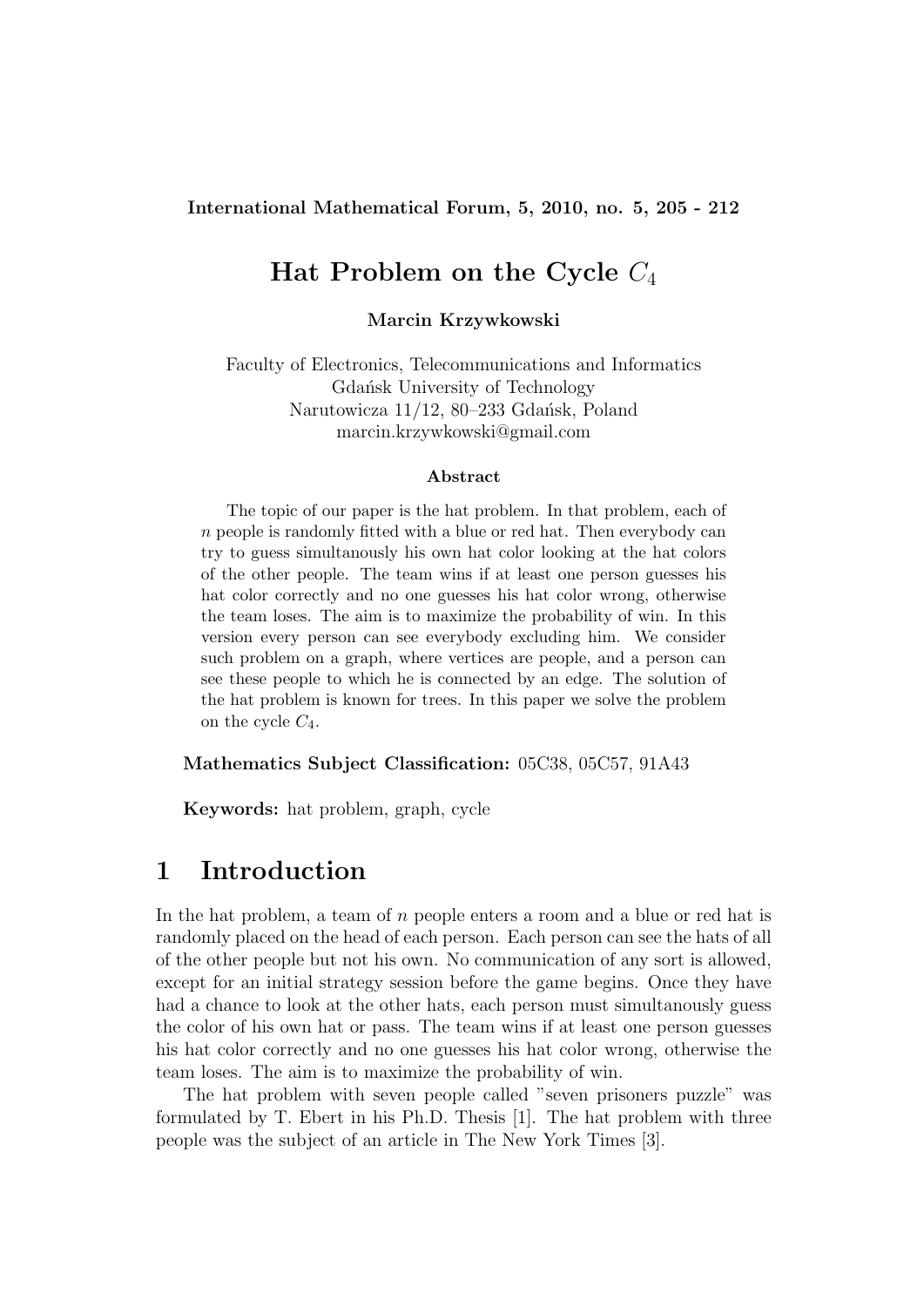The hat problem has many applications and connections to other areas of science, for example: information technology, linear programming, genetic programming, economy, biology, approximating Boolean functions, and autoreducibility of random sequences. Therefore, it is hoped that the hat problem on a graph considered in this paper, as a natural generalization, is worth exploring, and may also have many applications.

In the hat problem on a graph, vertices are people and a person can see these people, to which he is connected by an edge. This variant of the hat problem was first considered in [2] where there are proved some general theorems about the hat problem on a graph, and the problem is solved on trees.

In this paper we solve the hat problem on the cycle with four vertices.

### 2 Preliminaries

For a graph  $G$ , by  $V(G)$  and  $E(G)$  we denote the set of vertices and the set of edges of this graph, respectively. If  $H$  is a subgraph of  $G$ , then we write  $H \subseteq G$ . Let  $v \in V(G)$ . By  $N_G(v)$  we denote the neighbourhood of v, that is  $N_G(v) = \{x \in V(G): vx \in E(G)\}.$  By  $P_n(C_n, K_n,$  respectively) we denote the path (cycle, complete graph, respectively) with  $n$  vertices.

Without loss of generality we may assume an ordering of the vertices of a graph *G*, that is  $V(G) = \{v_1, v_2, ..., v_n\}.$ 

If  $v_i \in V(G)$ , then  $c(v_i)$  is the first letter of the color of  $v_i$ , so  $c: V(G)$  $\rightarrow \{b, r\}$  is a function. By a case for the graph G we mean a sequence  $(c(v_1), c(v_2), \ldots, c(v_n))$ . The set of all cases for the graph G we denote by  $C(G)$ , of course  $|C(G)| = 2^{|V(G)|}$ .

If  $v_i \in V(G)$ , then by  $s_i$  we denote a function  $s_i: V(G) \to \{b, r, *\},$ where  $s_i(v_j)$  is the first letter of the color of  $v_j$  if  $v_i$  sees  $v_j$ , and mark  $*$ otherwise, that is,  $s_i(v_j) = c(v_j)$  if  $v_j \in N_G(v_i)$ , while  $s_i(v_j) = *$  if  $v_j$  $\in V(G) \setminus N_G(v_i)$ . By a situation of the vertex  $v_i$  in the graph G we mean the sequence  $(s_i(v_1), s_i(v_2), \ldots, s_i(v_n))$ . The set of all possible situations of  $v_i$ in the graph G we denote  $St_i(G)$ . Of course,  $|St_i(G)| = 2^{|N_G(v_i)|}$ .

Let  $v_i \in V(G)$ . We say that a case  $(c_1, c_2, \ldots, c_n)$  for the graph G corresponds to a situation  $(t_1, t_2, \ldots, t_n)$  of the vertex  $v_i$  in the graph G if it is created from this situation only by changing every mark ∗ to the letter b or r. So, a case corresponds to a situation of  $v_i$  if every vertex adjacent to  $v_i$ , in that case case has the same color as in that situation. To every situation of the vertex  $v_i$  in the graph G correspond  $2^{|V(G)|-d_G(v_i)}$  cases, because every situation of  $v_i$  has  $|V(G)| - d_G(v_i)$  marks  $*$ .

By a statement of a vertex we mean its declaration about the color it guesses it is. By the effect of a case we mean a win or a loss. According to the definition of the hat problem, the effect of a case is a win if at least one vertex states its color correctly and no vertex states its color wrong. The effect of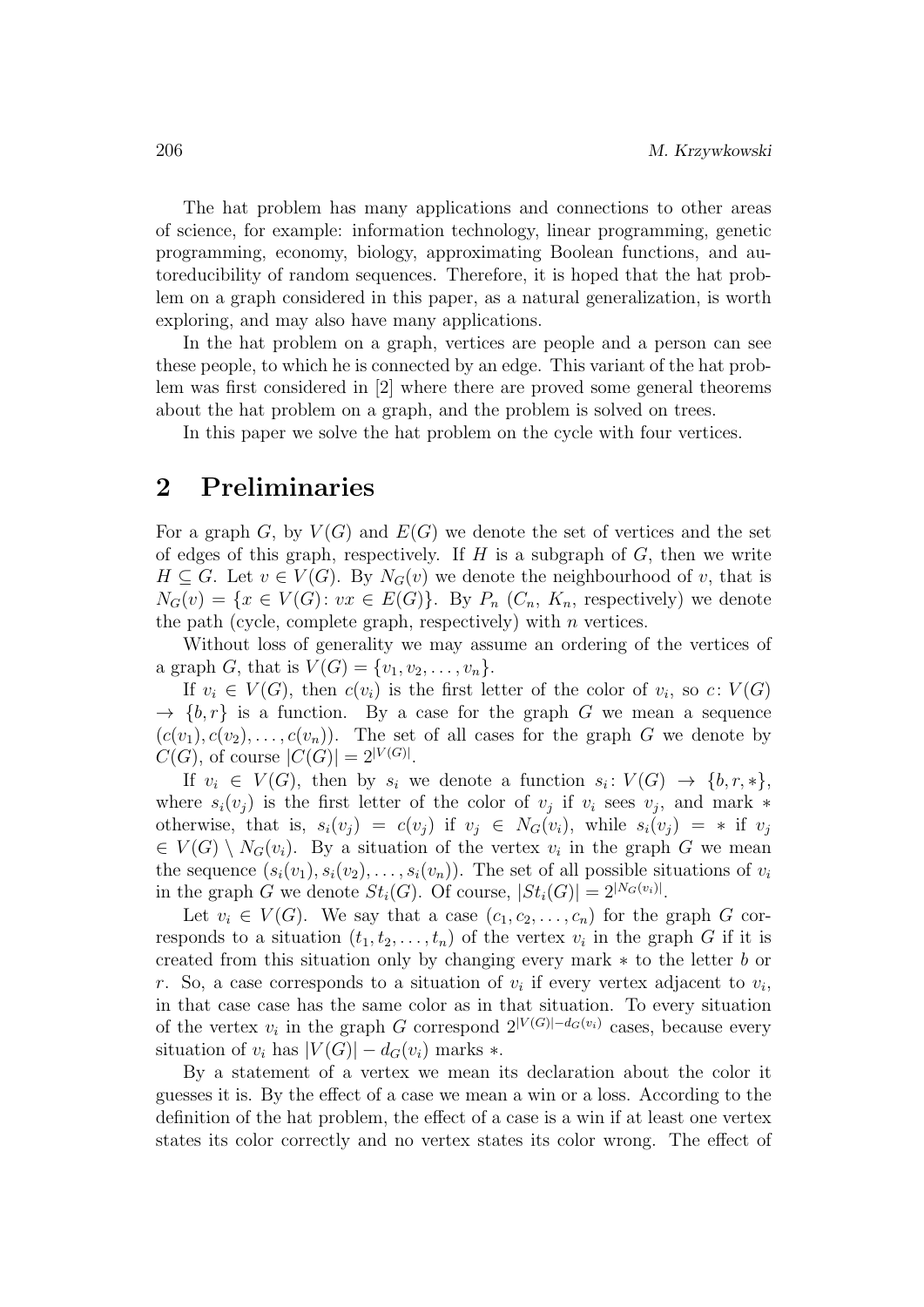a case is a loss if no vertex states its color or somebody states its color wrong.

By a guessing instruction for the vertex  $v_i \in V(G)$  (denoted by  $q_i$ ) we mean a function  $g_i: St_i(G) \to \{b, r, p\}$  which, for a given situation, gives the first letter of the color  $v_i$  guesses it is or a letter p if  $v_i$  passes. Thus a guessing instruction is a rule which determines the conduct of the vertex  $v_i$  in every situation. By a strategy for the graph G we mean a sequence  $(g_1, g_2, \ldots, g_n)$ . By  $\mathcal{F}(G)$  we denote the family of all strategies for the graph G.

Let  $v_i \in V(G)$  and  $S \in \mathcal{F}(G)$ . We say that  $v_i$  never states its color in the strategy S if  $v_i$  passes in every situation, that is  $g_i \equiv p$ . We say that  $v_i$  always states its color in the strategy  $S$  if  $v_i$  states its color in every situation, that is, for every  $T \in St_i(G)$  we have  $g_i(T) \in \{b, r\}$   $(g_i(T) \neq p$ , equivalently).

If  $S \in \mathcal{F}(G)$ , then by  $Cw(S)$  and  $Cl(S)$  we denote the sets of cases for the graph G in which the team wins or loses, respectively. Of course,  $|Cw(S)|$  $+|Cl(S)| = |C(G)|$ . Consequently, by the chance of success of the strategy S we mean the number  $p(S) = \frac{|C_w(S)|}{|C(G)|}$ . By the hat number of the graph G we mean the number  $h(G) = \max\{p(S) : S \in \mathcal{F}(G)\}\)$ . Certainly  $p(S) \leq h(G)$ . We say that the strategy S is optimal for the graph G if  $p(S) = h(G)$ . By  $\mathcal{F}^0(G)$ we denote the family of all optimal strategies for the graph G.

Let  $t, m_1, m_2, \ldots, m_t \in \{1, 2, \ldots, n\}$  be such that  $m_j \neq m_k$  and  $c_{m_j} \in \{b, r\},$ for every  $j, k \in \{1, 2, ..., t\}$ . By  $C(G, v_{m_1}^{c_{m_1}}, v_{m_2}^{c_{m_2}}, ..., v_{m_t}^{c_{m_t}})$  we denote the set of cases for the graph G such that the first letter of the color of  $v_{m_j}$  is  $c_{m_j}$ .

The following theorems are from [2]. The first of them presents a relation between the hat number of a graph and the hat number of its any subgraph.

**Theorem 1** If H is a subgraph of G, then  $h(H) \leq h(G)$ .

Since the graph  $K_1$  is a subgraph of every graph, we get the following Corollary.

**Corollary 2** For every graph G we have  $h(G) \geq \frac{1}{2}$  $\frac{1}{2}$ .

In the next two theorems there are considered optimal strategies such that some vertex always (never, respectively) states its color.

**Theorem 3** Let G be a graph and let v be a vertex of G. If  $S \in \mathcal{F}^0(G)$  is a strategy such that v always states its color, then  $h(G) = \frac{1}{2}$ .

**Theorem 4** Let G be a graph and let v be a vertex of G. If  $S \in \mathcal{F}^0(G)$  is a strategy such that v never states its color, then  $h(G) = h(G - v)$ .

The following theorem is the solution of the hat problem on paths.

**Theorem 5** For every path  $P_n$  we have  $h(P_n) = \frac{1}{2}$ .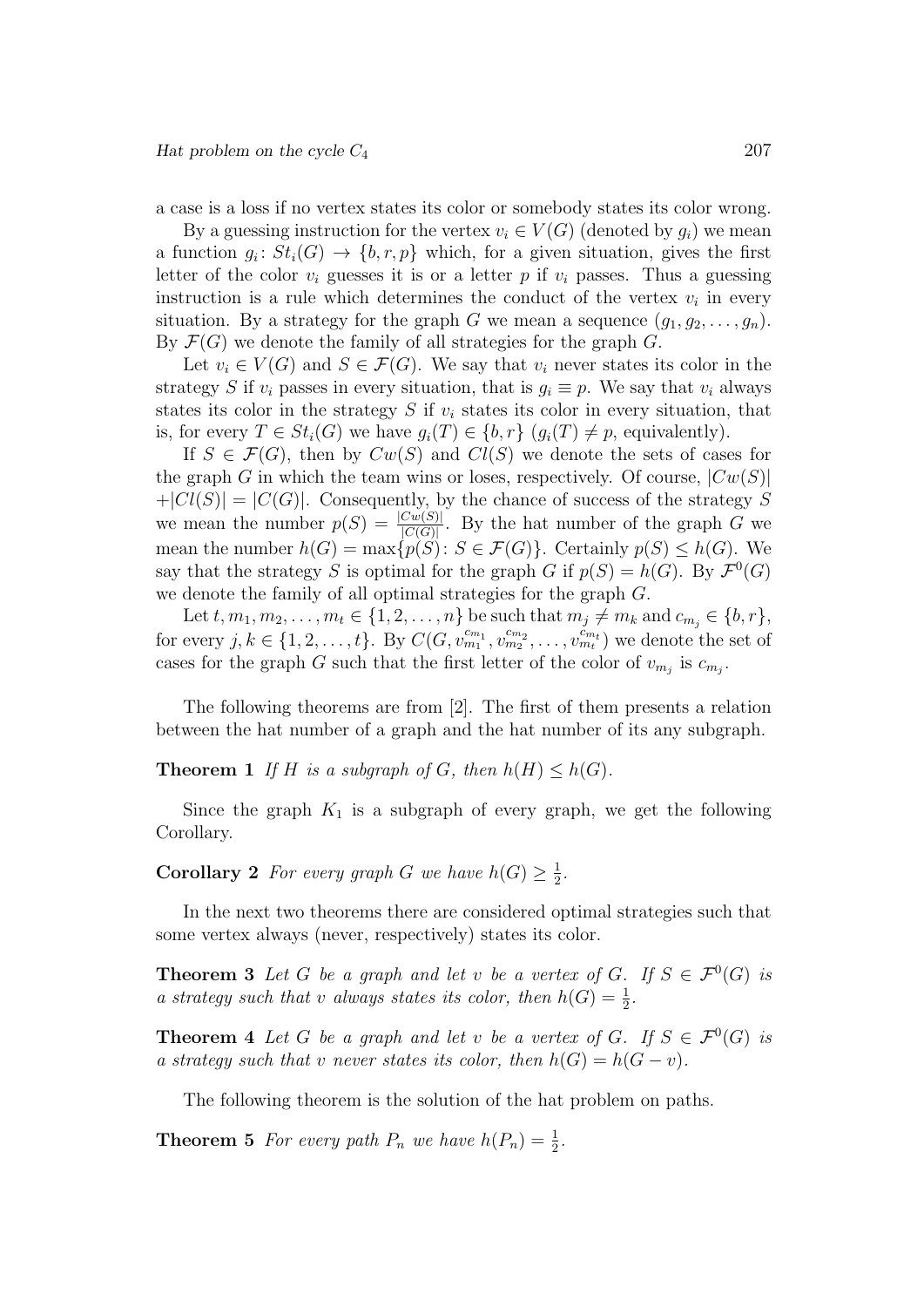The next fact is about the unnecessity of statements of any further vertices in a case in which some vertex already states its color.

**Fact 6** Let G be a graph and let S be a strategy for this graph. Let C be a case in which some vertex states its color. Then a statement of any other vertex cannot improve the effect of the case C.

Now we characterize the number of cases in which the loss of the team is caused by a statement of a vertex.

**Fact 7** Let G be a graph and let  $v_i$  be a vertex of G. Let  $S \in \mathcal{F}(G)$ . If  $v_i$ states its color in a situation, then the team loses in at least half of all cases corresponding to this situation.

#### 3 Results

In the following theorem we solve the hat problem on the cycle with four vertices.

## **Theorem 8**  $h(C_4) = \frac{1}{2}$ .

**Proof.** Let S be an optimal strategy for  $C_4$  such that there is no situation in which both  $v_1$  and  $v_3$  state its colors, and there is no situation in which both  $v_2$  and  $v_4$  state its colors. Now we prove that such strategy exists. Let S' be an optimal strategy for  $C_4$ . Assume in  $S'$  there is a situation in which both  $v_1$  and  $v_3$  state its colors, or there is a situation in which both  $v_2$  and  $v_4$  state its colors. Let the strategy  $S$  differ from  $S'$  only by that  $v_3$  does not state its color when  $v_1$  states its color, and  $v_4$  does not state its color when  $v_2$  states its color. By Fact 6 the statements of  $v_3$  and  $v_4$  cannot improve the effect of any from that cases. Therefore,  $p(S) \geq p(S')$ . Since  $S' \in \mathcal{F}^0(C_4)$ , the strategy S is also optimal. In the strategy  $S$  there is no such situation in which both  $v_1$  and  $v_3$  state its colors, and there is no such situation in which both  $v_2$  and  $v_4$  state its colors. If some vertex in  $C_4$  never states its color, then let  $i \in \{1, 2, 3, 4\}$  be such that  $v_i$  never states its color. By Theorem 4 we have  $h(C_4) = h(C_4 - v_i)$ . Since  $C_4 - v_i = P_3$ , and by Theorem 5 we have  $h(P_3) = \frac{1}{2}$ , we get  $h(C_4) = \frac{1}{2}$ . Now assume every vertex in  $C_4$  states its color. If some vertex in  $C_4$  always states its color, then by Theorem 3 we have  $h(C_4) = \frac{1}{2}$ . Now assume there is no vertex in  $C_4$  such that always states its color. Every vertex states its color in one, two, or three situations. We consider the following two possibilities: (1) every vertex states its color in exactly one situation; (2) there is a vertex which states its color in at least two situations.

(1) Any statement of any vertex in any situation is correct in exactly two cases, because to every situation of any vertex correspond four cases, and in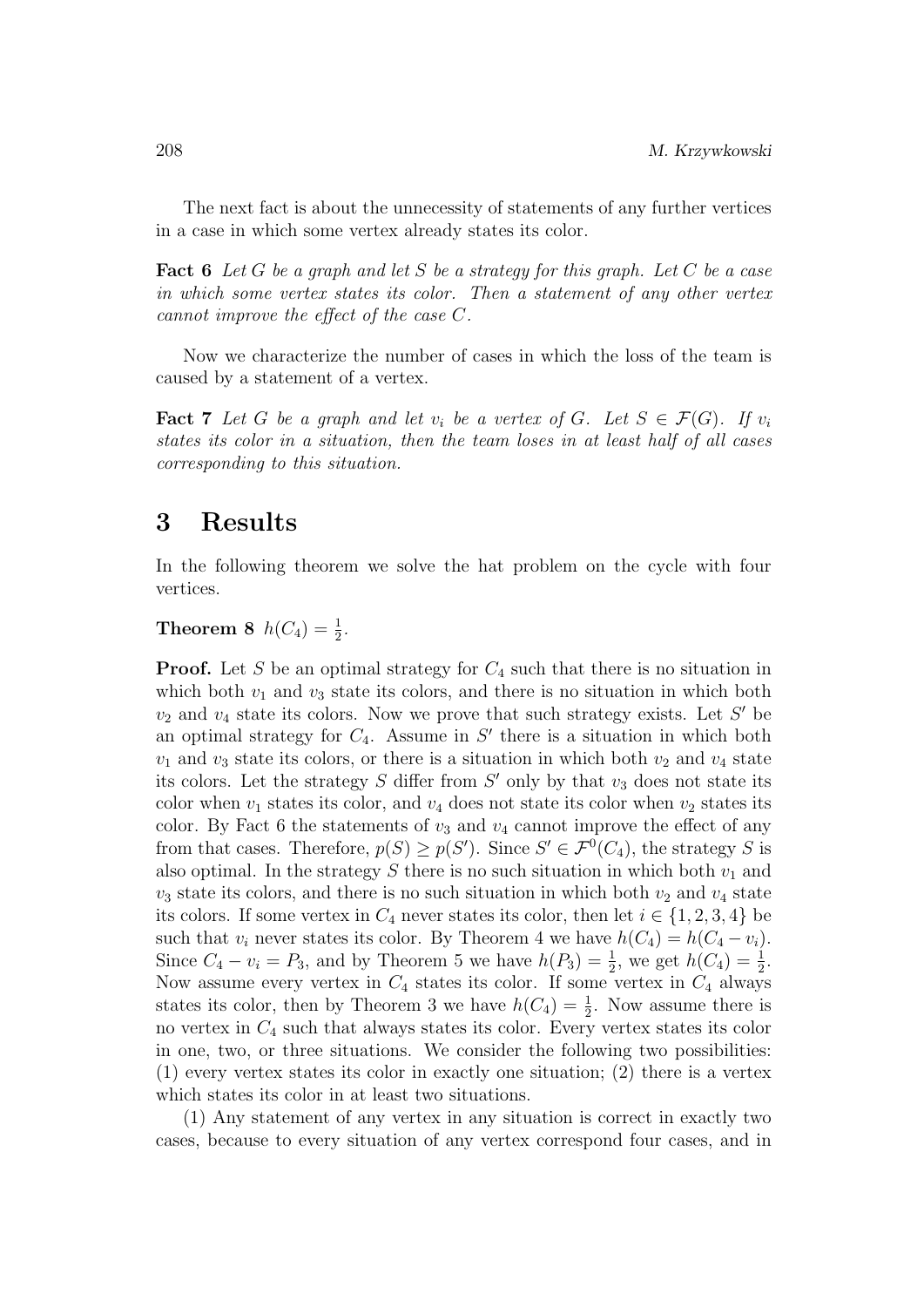the half of them this vertex has the color it states it has. If every vertex states its color in exactly one situation, then there are exactly 8 correct statements, and even if every of them is in another case, then the team can win in at most 8 cases. This implies that  $p(S) \leq \frac{8}{16} = \frac{1}{2}$  $\frac{1}{2}$ . Since  $S \in \mathcal{F}^0(C_4)$ , we have  $h(C_4) \leq \frac{1}{2}$  $\frac{1}{2}$ . Since by Corollary 2 we have  $\widetilde{h}(C_4) \geq \frac{1}{2}$  $\frac{1}{2}$ , we get  $h(C_4) = \frac{1}{2}$ .

(2) We consider the following two possibilities:  $(2.1)$  there is a vertex which states its color in exactly three situations; (2.2) every vertex states its color in at most two situations.

 $(2.1)$  Without loss of generality we assume  $v_1$  states its color in exactly three situations. Since there is no such situation in which both  $v_1$  and  $v_3$  state its colors, and  $v_3$  states its color in at least one situation,  $v_3$  states its color in exactly one situation. Since in every from the situations  $(*, b, *, b), (*, b, *, r)$ ,  $(*, r, *, b)$ , and  $(*, r, *, r)$  the vertex  $v_1$  or  $v_3$  states his hat color, by Fact 7 we have

$$
|Cl(S, v_2^b, v_2^b)| \ge \frac{|C(C_4, v_2^b, v_2^b)|}{2}, \quad |Cl(S, v_2^b, v_2^r)| \ge \frac{|C(C_4, v_2^b, v_2^r)|}{2},
$$
  

$$
|Cl(S, v_2^r, v_2^b)| \ge \frac{|C(C_4, v_2^r, v_2^b)|}{2}, \quad \text{and} \quad |Cl(S, v_2^r, v_2^r)| \ge \frac{|C(C_4, v_2^r, v_2^r)|}{2}.
$$

Consequently

$$
|Cl(S)| = |Cl(S, v_2^b, v_2^b)| + |Cl(S, v_2^b, v_2^r)| + |Cl(S, v_2^r, v_2^b)| + |Cl(S, v_2^r, v_2^r)|
$$
  
\n
$$
\geq \frac{|C(C_4, v_2^b, v_2^b)|}{2} + \frac{|C(C_4, v_2^b, v_2^r)|}{2} + \frac{|C(C_4, v_2^r, v_2^b)|}{2} + \frac{|C(C_4, v_2^r, v_2^r)|}{2} = \frac{|C(C_4)|}{2}.
$$

Now we get

$$
p(S) = \frac{|Cw(S)|}{|C(C_4)|} = \frac{|C(C_4)| - |Cl(S)|}{|C(C_4)|} \le \frac{|C(C_4)| - \frac{|C(C_4)|}{2}}{|C(C_4)|} = \frac{1}{2}.
$$

Since  $S \in \mathcal{F}^0(C_4)$ , we have  $h(C_4) \leq \frac{1}{2}$  $\frac{1}{2}$ . Since by Corollary 2 we have  $h(C_4) \geq \frac{1}{2}$  $\frac{1}{2}$ , we get  $h(C_4) = \frac{1}{2}$ .

(2.2) Since there is a vertex which states its color in exactly two situations, without loss of generality we assume  $v_1$  states its color in exactly two situations. We consider the following two possibilities:  $(2.2.1)$   $v_3$  states its color in exactly two situations;  $(2.2.2)$   $v_3$  states its color in exactly one situation.

 $(2.2.1)$  Since in every from the situations  $(*, b, *, b), (*, b, *, r), (*, r, *, b),$  $(*, b, *, b)$  v<sub>1</sub> or v<sub>3</sub> states his hat color, by the same arguments as in  $(2.1)$ , we get  $h(C_4) = \frac{1}{2}$ .

(2.2.2) We consider the following two possibilities: (a1) in both situations in which  $v_1$  states its color,  $v_2$  has the same color or  $v_4$  has the same color; (a2) in both situations in which  $v_1$  states its color,  $v_2$  has different colors, and  $v_4$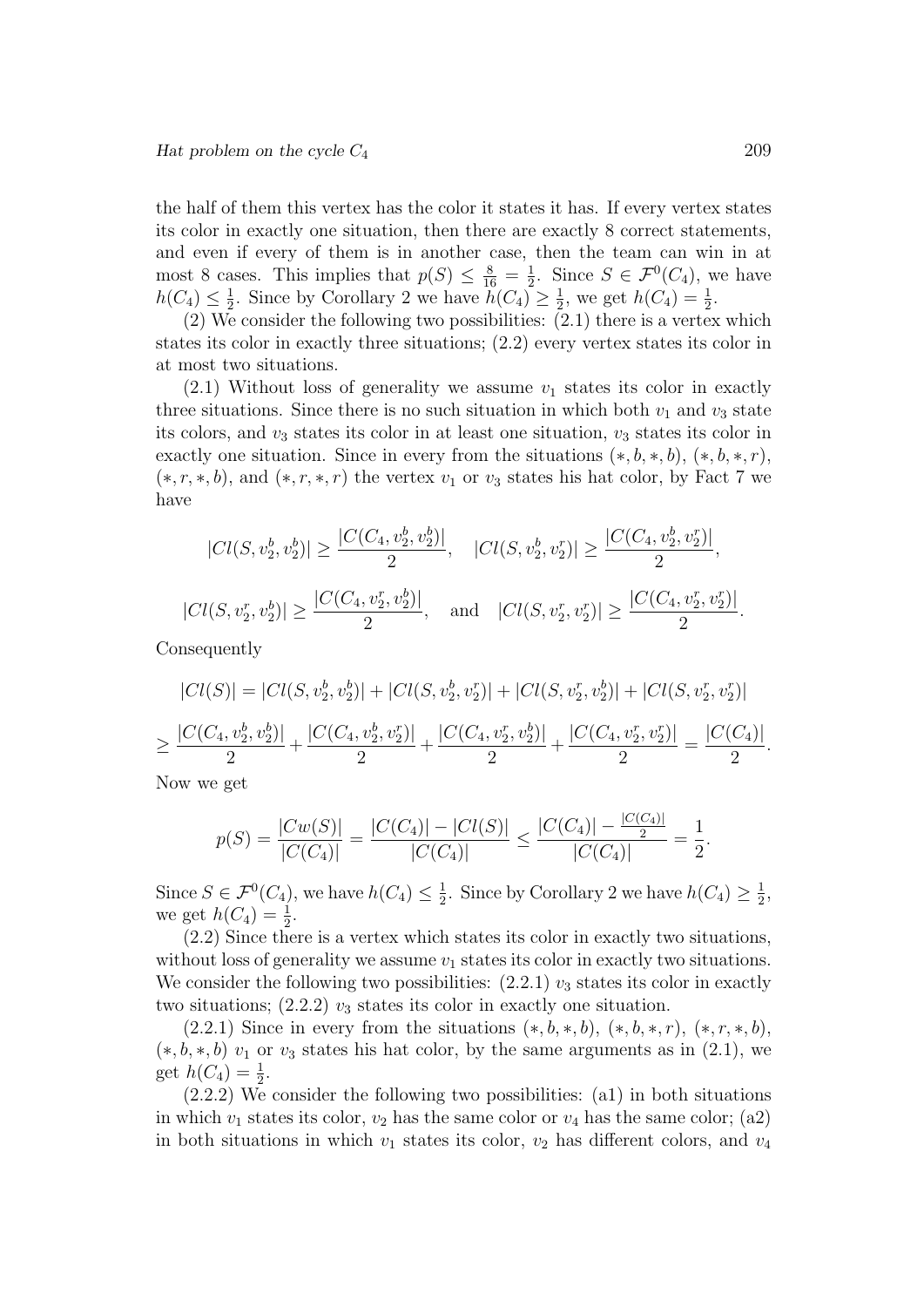has different colors. We consider the following two possibilities: (b1) in both situations  $v_1$  states it has the same color; (b2) in both situations  $v_1$  states it has different colors.

Let  $v_i \in \{v_1, v_2\}$ . Now we consider the following four possibilities:  $(2.2.2.1)$ (a1),(b1); (2.2.2.2) (a1),(b2); (2.2.2.3) (a2),(b1); (2.2.2.4) (a2),(b2).

 $(2.2.2.1)$  Without loss of generality we assume  $v_1$  states its color in the situations  $(*, b, *, b)$  and  $(*, b, *, r)$ , and in these situations it states it is blue. Also without loss of generality we assume  $v_3$  states its color in the situation  $(*, r, *, b)$ , and in this situation it states it is blue. These statements are correct in the cases:  $(b, b, b, b), (b, b, r, b), (b, b, r), (b, b, r, r), (b, r, b, b),$  and  $(r, r, b, b),$ and are wrong in the cases:  $(r, b, b, b), (r, b, r, b), (r, b, b, r), (r, b, r, r), (b, r, r, b),$ and  $(r, r, r, b)$ . To the situation  $(b, *, b, *)$  correspond three cases in which  $v_1$ or  $v_3$  states its color correctly, and the case  $(b, r, b, r)$  in which neither  $v_1$  nor  $v_3$  states its color. By Fact 6, among cases corresponding to the situation  $(b, *, b, *)$ , the effect only of  $(b, r, b, r)$  can be improved. In two cases corresponding to the situation  $(b, *, b, *)$  the statement of  $v_i$  is wrong. This implies that in at least one case corresponding to the situation  $(b, *, b, *)$  in which  $v_1$  or  $v_3$  states its color correctly,  $v_i$  states its color wrong. Therefore, the statement of  $v_i$  in the situation  $(b, *, b, *)$  cannot improve the chance of success. Thus we assume  $v_i$  does not states its color in the situation  $(b, *, b, *)$ . Now let us consider the cases corresponding to the situation  $(b, \ast, r, \ast)$ . To the situation  $(b, \ast, r, \ast)$  correspond two cases in which  $v_1$  or  $v_3$  states its color correctly, one case in which  $v_1$  or  $v_3$  states its color wrong, and one in which  $v_i$  does not state its color. By Fact 6, among cases corresponding to the situation  $(b, \ast, r, \ast)$ , the effect only of  $(b, r, r, r)$  can be improved. To improve the effect of this case, the statement of  $v_i$  has to be correct in this case. Among four cases corresponding to the situation  $(b, \ast, r, \ast)$  in two of them the statement of  $v_i$  is wrong. This implies that in some case corresponding to the situation  $(b, *, b, *)$  in which  $v_1$ or  $v_3$  states its color correctly,  $v_i$  states its color wrong, making worse the evaluation of this case. Therefore, the statement of  $v_i$  in the situation  $(b, \ast, r, \ast)$ cannot improve the chance of success. Thus we may assume  $v_i$  does not state its color in the situation  $(b, \ast, r, \ast)$ . There is only one case corresponding to the situation  $(r, *, b, *)$  in which neither  $v_1$  nor  $v_3$  states its color. There in also only one case corresponding to the situation  $(r, *, r, *)$  in which neither  $v_1$  nor  $v_3$  states its color. Therefore, there are only two cases which effects can be improved. This implies that the team wins in at most eight cases, so  $p(S) = \frac{|Cw(S)|}{|C(C_n)|} \leq \frac{8}{16} = \frac{1}{2}$  $\frac{1}{2}$ . Since S is an optimal strategy for G, we have  $h(C_4) \leq \frac{1}{2}$  $\frac{1}{2}$ . Since by Theorem 1 we have  $h(C_4) \geq \frac{1}{2}$  $\frac{1}{2}$ , we get  $h(C_4) = \frac{1}{2}$ .

 $(2.2.2.2)$  Without loss of generality we assume in the situation  $(*, b, *, b)$   $v_1$ states it is blue, and in the situation  $(*, b, *, r)$  it states it is red. Also without loss of generality we assume  $v_3$  states its color in the situation  $(*, r, *, b)$ , and in this situation it states it is blue. These statements are correct in the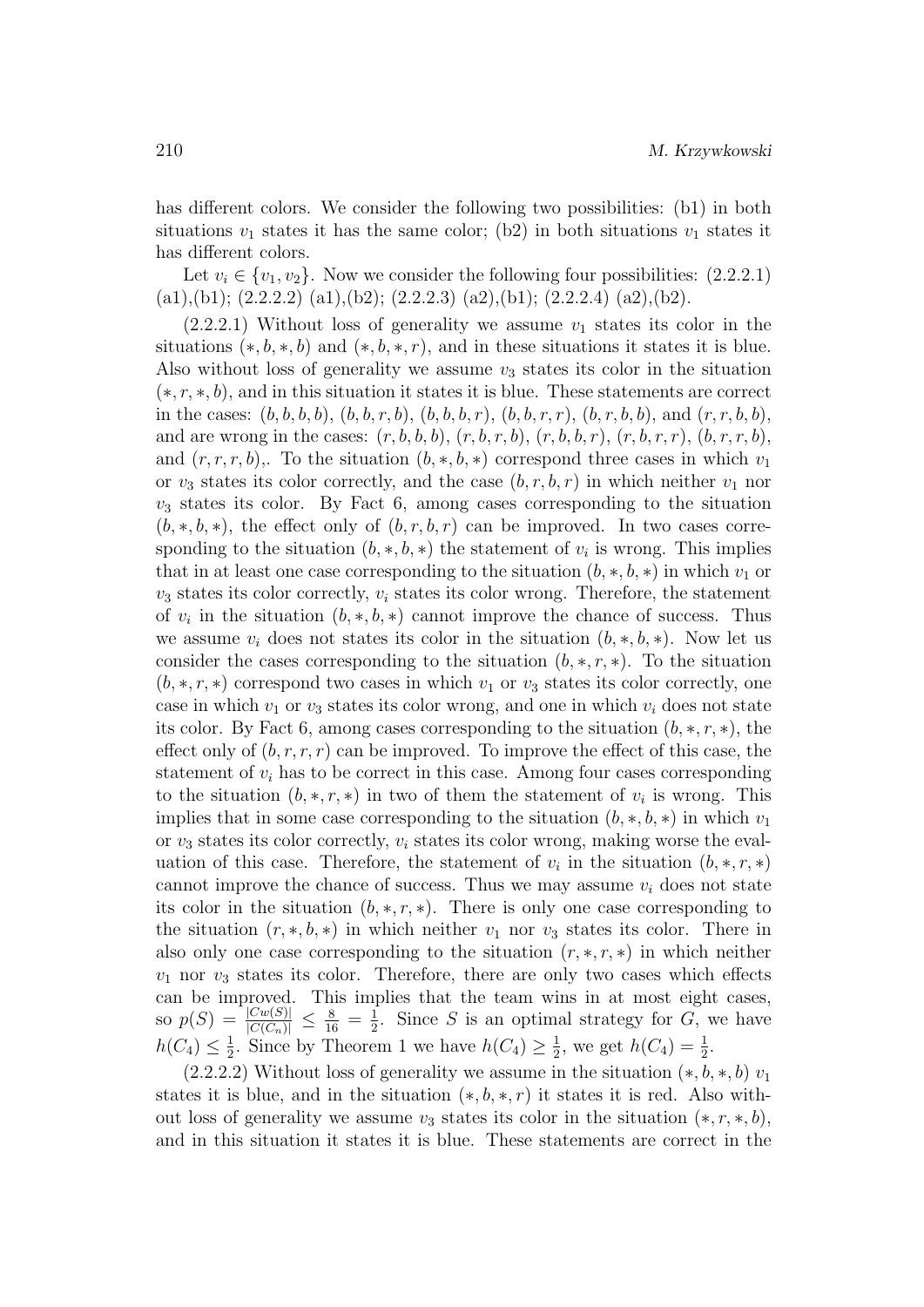cases:  $(b, b, b, b), (b, b, r, b), (r, b, b, r), (r, b, r, r), (b, r, b, b),$  and  $(r, r, b, b)$ , and are wrong in the cases:  $(r, b, b, b), (r, b, r, b), (b, b, b, r), (b, b, r, r), (b, r, r, b),$  and  $(r, r, r, b)$ . To the situation  $(b, *, b, *)$  correspond two correspond two cases in which  $v_1$  or  $v_3$  states its color correctly, one case in which  $v_1$  or  $v_3$  states its color wrong, and one in which neither  $v_1$  nor  $v_3$  states its color. To the situation  $(r, *, b, *)$  also correspond two cases in which  $v_1$  or  $v_3$  states its color correctly, one case in which  $v_1$  or  $v_3$  states its color wrong, and one in which neither  $v_1$ nor  $v_3$  states its color. By reasons similar as when considering the situation  $(b, \ast, r, \ast)$  in  $(2.2.2.1)$ , we may assume  $v_i$  does not states its color in any of the situations  $(b, *, b, *)$  and  $(r, *, b, *)$ . To the situation  $(b, *, r, *)$  correspond three cases in which  $v_1$  or  $v_3$  states its color, and one in which neither  $v_1$  nor  $v_3$ states its color. To the situation  $(r, \ast, r, \ast)$  also correspond three cases in which  $v_1$  or  $v_3$  states its color, and one in which neither  $v_1$  nor  $v_3$  states its color. Therefore, by Fact 6, there are two cases which effects can be improved. This implies that the team wins in at most eight cases, so  $p(S) = \frac{|Cw(S)|}{|C(C_4)|} \le \frac{8}{16} = \frac{1}{2}$  $rac{1}{2}$ .

 $(2.2.2.3)$  Without loss of generality we assume  $v_1$  states its color in the situations  $(*, b, *, b)$  and  $(*, r, *, r)$ , and in these situations it states it is blue. Also without loss of generality we assume  $v_3$  states its color in the situation  $(*, r, *, b)$ , and in this situation it states it is blue. These statements are correct in the cases:  $(b, b, b, b), (b, b, r, b), (b, r, b, r), (b, r, r, r), (b, r, b, b),$  and  $(r, r, b, b),$ and are wrong in the cases:  $(r, b, b, b), (r, b, r, b), (r, r, b, r), (r, r, r, r), (b, r, r, b),$ and  $(r, r, r, b)$ . To the situation  $(b, *, b, *)$  correspond three cases in which  $v_1$  or  $v_3$  states its color correctly, and one in which neither  $v_1$  nor  $v_3$  states its color. By reasons similar as in the situation  $(b, *, b, *)$  in  $(2.2.2.1)$ , we may assume  $v_i$ does not state its color in the situation  $(b, *, b, *)$ . To the situation  $(b, *, r, *)$ correspond two cases in which  $v_1$  or  $v_3$  states its color correctly, one case in which  $v_1$  or  $v_3$  states its color wrong, and one in which neither  $v_1$  nor  $v_3$  states its color. By reasons similar in the situation  $(b, *, r, *)$  in  $(2.2.2.1)$ , we may assume  $v_i$  does not states its color in the situation  $(b, \ast, r, \ast)$ . To the situation  $(r, *, b, *)$  corresponds only one case in which neither  $v_1$  nor  $v_3$  states its color, and therefore statements of  $v_2$  or  $v_4$  can improve the effects of only two cases. To the situation  $(r, *, r, *)$  also corresponds only one case in which neither  $v_1$ nor  $v_3$  states its color. Therefore, by Fact 6, there are two cases which effects can be improved. This implies that the team wins in at most eight cases, so  $p(S) = \frac{|Cw(S)|}{|C(C_4)|} \le \frac{8}{16} = \frac{1}{2}$  $\frac{1}{2}$ .

(2.2.2.4) Without loss of generality we assume in the situation  $(*, b, *, b)$   $v_1$ states it is blue, and in the situation  $(*, r, *, r)$  it states it is red. Also without loss of generality we assume  $v_3$  states its color in the situation  $(*, r, *, b)$ , and in this situation it states it is blue. These statements are correct in the cases:  $(b, b, b, b), (b, b, r, b), (r, r, b, r), (r, r, r, r), (b, r, b, b),$  and  $(r, r, b, b),$  and are wrong in the cases:  $(r, b, b, b), (r, b, r, b), (b, r, b, r), (b, r, r, b), (b, r, r, b),$  and  $(r, r, r, b)$ . To the situation  $(b, *, b, *)$  correspond two cases in which  $v_1$  or  $v_3$